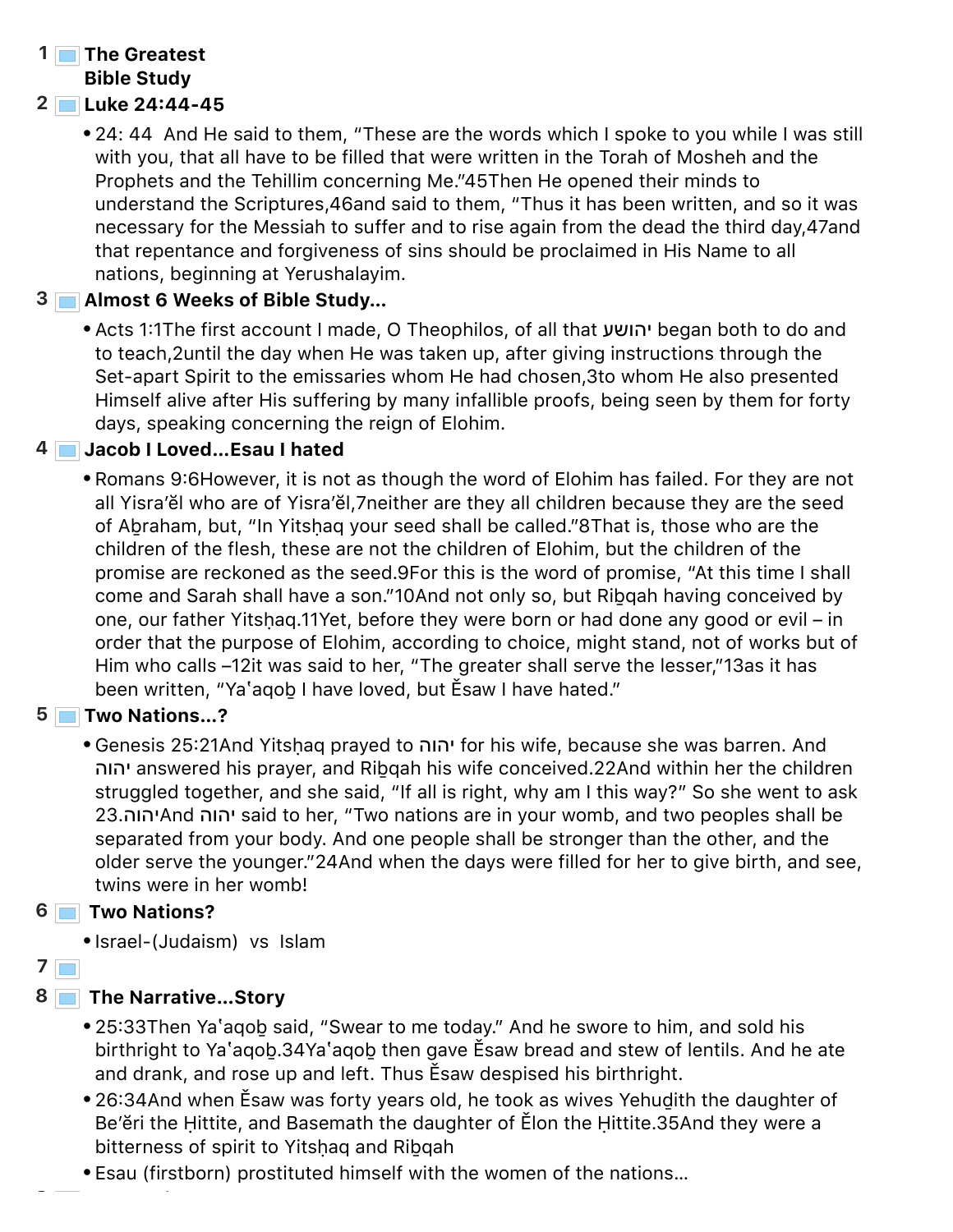### 9 Judah: Firstborn

- Reuban Leah (1st-Born)…Slept with his father's wife
- Simeon- Leah 2nd (1st Born-Status)… Committed Murder… Gen 35:25
- Levi -Leah 3rd (1st Born-Status )… Committed Murder…Gen 35:25
- Judah- Leah 4th (The Firstborn-Blessing)…Gen 49:8"You, Yehuḏah, your brothers praise you; your hand is on the neck of your enemies; your father's children bow down before you.
- Judah receives the 1st born blessing and status

### 10 Judah Despised His Inheritance

- Ezekiel 22:6-166"See the leaders of Yisra'ĕl: each one has used his arm to shed blood in you.7"They have despised father and mother within you. They have oppressed the stranger in your midst. They have wronged the fatherless and the widow within you.8"You have despised that which is set-apart to Me, and you have profaned My Sabbaths.9"Slanderous men have been in you to shed blood. And in you are those who eat on the mountains. They have done wickedness in your midst.10"In you they have uncovered the nakedness of a father. In you they have humbled women who are defiled during their uncleanness.11"And the one has done abomination with his neighbour's wife. And another has wickedly defiled his daughter-in-law. And another within you has humbled his sister, his father's daughter.12"In you they have taken a bribe to shed blood. You have taken interest and increase. You have cut off your neighbour by extortion. And you have forgotten Me," declares the Master ..
- $11$
- 13"And see, I shall strike My hand because of your greedy gain which you have made, and at the bloodshed which has been in your midst.14"Would your heart stand, your hands be strong, in the days when I deal with you? I, יהוה, have spoken, and shall do it.15"And I shall scatter you among the nations, and shall disperse you throughout the lands, and shall consume your filthiness out of you.16"And you shall profane yourself before the eyes of the nations. And you shall know that I am הוהי ." ' "
- Judah-harlot of Babylon: Ezek 23:17"And the sons of Babel came to her, into the bed of carnal-love, and they defiled her with their whorings. And she was defiled by them, and her being turned from them in disgust.18"And she uncovered her whorings and uncovered her nakedness. Then I turned My being from her in disgust, as My being had turned from her sister in disgust.

#### 12 **■ SO…**

- Esau despised his birthright for carnal pleasure…and Married the women of the nations…Selling his birthright
- Gen 25:27b…but Jacob was a mild man (perfect-blameless), dwelling in tents
- Rebekah: starts His "Ministry (Mary-Miriam- water to wine)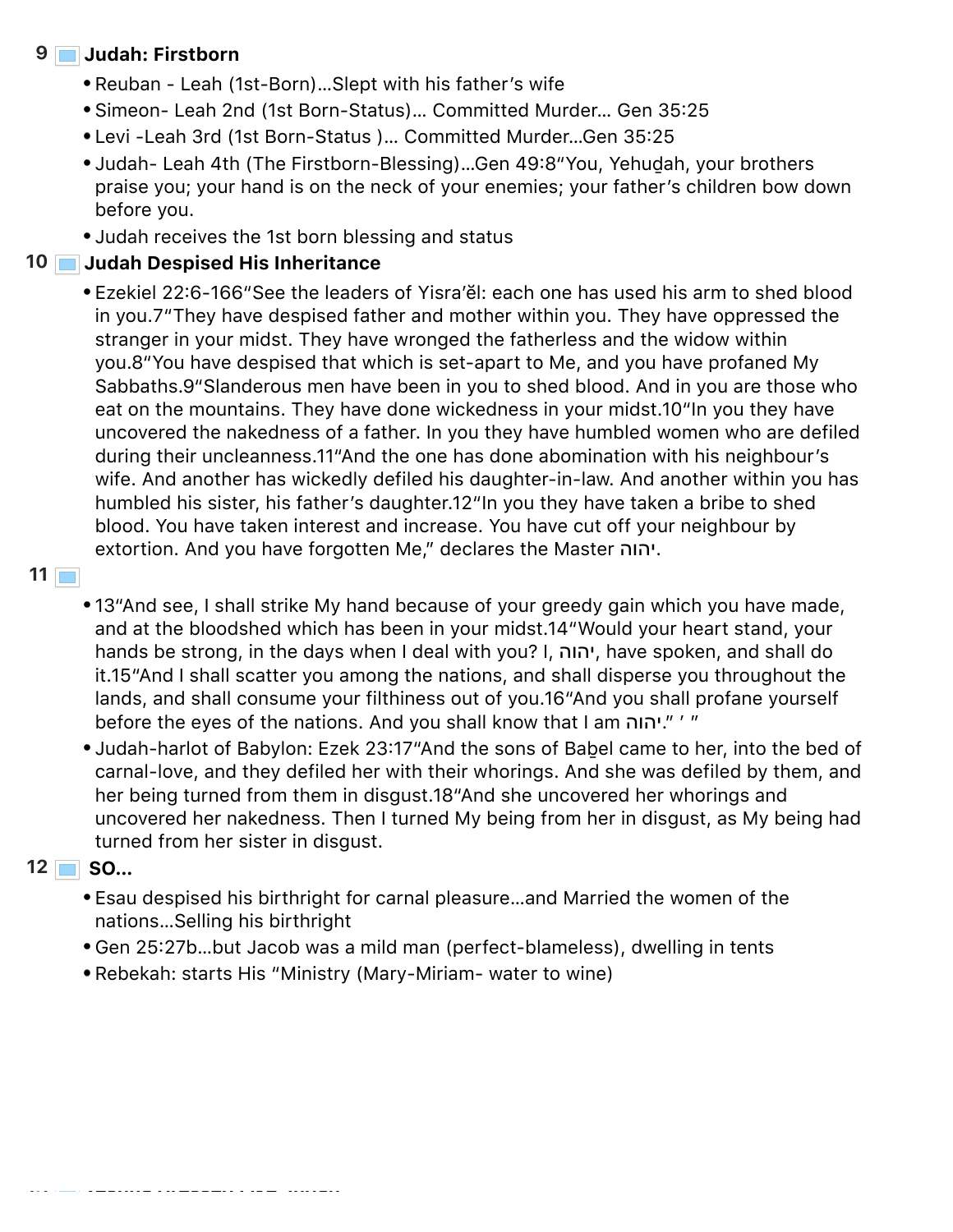27:15And Riḇqah took the best garments of her elder son Ěsaw, which were with her in the house, and put them on Ya'aqoḇ her younger son.16And she put the skins of the young goats on his hands and on the smooth part of his neck.17Then she gave the tasty dish and the bread, which she had prepared, into the hand of her son Ya'aqoḇ.18And he went to his father and said, "My father." And he said, "Here I am. Who are you, my son?"19And Ya'aqoḇ said to his father, "I am Ěsaw your first-born, I have done as you said to me. Please rise, sit and eat of my wild game, so that your being might bless me."

### 13 Yeshua Dressed Like Judah

- John 1:14. And the word (SON) became flesh…
- Romans 8:3For the Torah being powerless, in that it was weak through the flesh, Elohim, having sent His own Son in the likeness of flesh of sin, and concerning sin, condemned sin in the flesh,4so that the righteousness of the Torah should be completed in us who do not walk according to the flesh but according to the Spirit.
- Through a Meal-Blessing

# 14 Yeshau-Jacob...

Gen 28:10-15 10And Ya'aqoḇ went out from Be'ĕrsheḇa and went toward Ḥaran.11And he came upon a place and stopped over for the night, for the sun had set. And he took one of the stones of that place and put it at his head, and he lay down in that place to sleep.12And he dreamed and saw a ladder set up on the earth, and its top reached to the heavens, and saw messengers of Elohim going up and coming down on it.13And see, הוהי stood above it and said, "I am הוהי Elohim of Aḇraham your father and the Elohim of Yitshag. The land on which you are lying, I give it to you and your seed.14"And your seed shall be as the dust of the earth, and you shall break forth to the west and to the east, to the north and the south. And all the clans of the earth shall be blessed in you and in your seed.15"And see, I am with you and shall guard you wherever you go, and shall bring you back to this land. For I am not going to leave you until I have done what I have spoken to you."

## 15 Yeshua-Jacob

- John 1:49 Nethan'ĕl answered and said to Him, "Rabbi, You are the Son of Elohim! You are the Sovereign of Yisra'ĕl!"50 עשוהי answered and said to him, "Because I said to you, 'I saw you under the fig tree,' do you believe? Greater than that you shall see."51And He said to him, "Truly, truly, I say to you, from now on you shall see the heaven opened, and the messengers of Elohim ascending and descending upon the Son of Aḏam."
- TWO NATIONS: Two Sons…Matt 21:28-31, Parable of the vineyard: matt 21:43"Because of this I say to you: the reign of Elohim shall be taken from you and given to a nation bringing forth the fruits of it.44"And he who falls on this stone shall be broken, but on whomever it falls, he shall be pulverised."45And the chief priests and Pharisees, having heard His parables, knew that He was speaking of them.

# 16 Jacob I Loved... Esau I hated...

- Esau: Pharisaic Judaism-Judah-Temple leadership…A Nation
- Jacob: Yeshua: Re-newed Israel, faithful sons, Rev 12:17…Children who have the testimony of Yeshua and keep the commandments